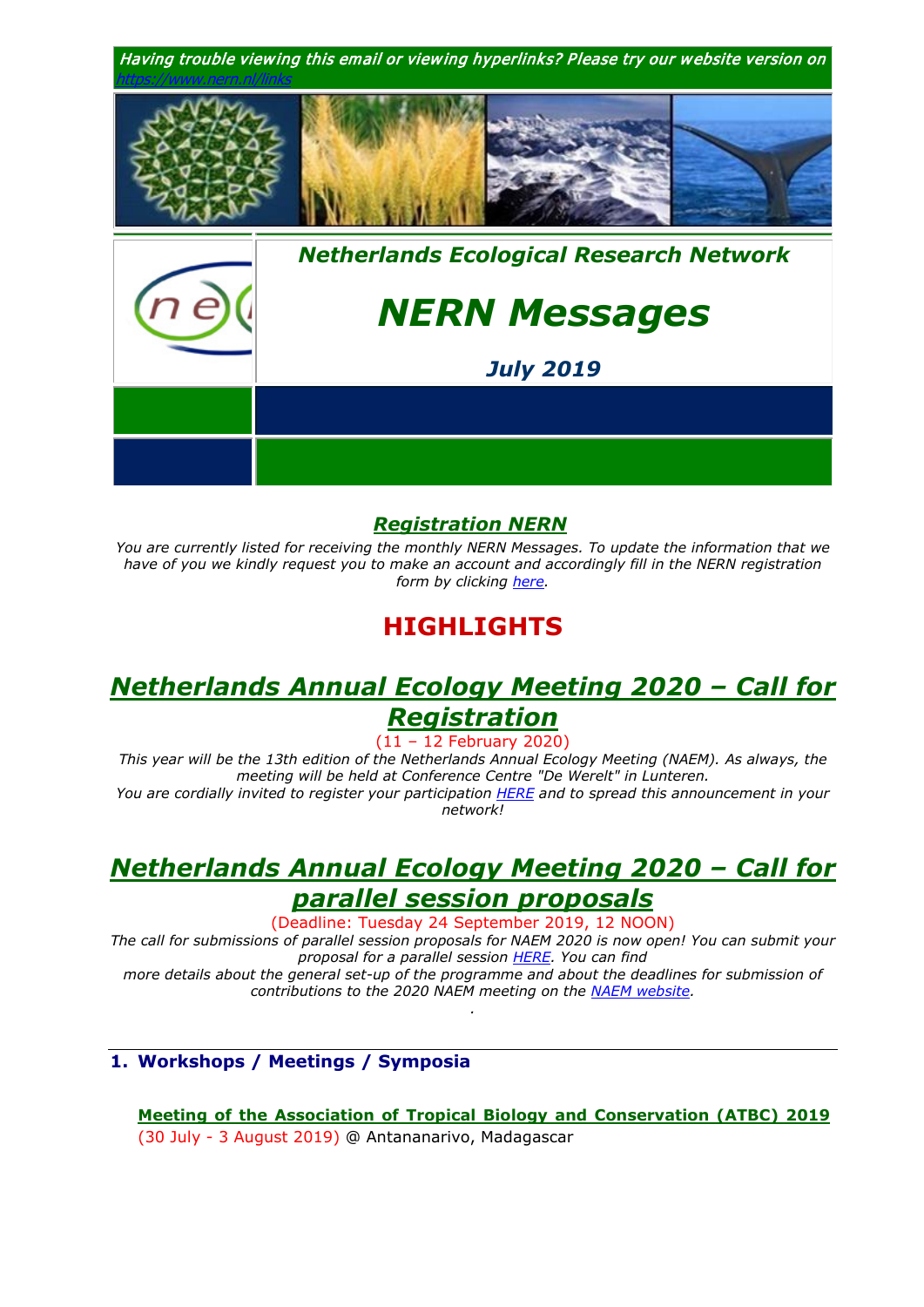**[2nd Latin American Congress of Biogeography](https://humboldt250-ecuador.org/)** (5 – 9 August 2019) @ Quito – Ecuador

**[Woodstoich 4 Workshop](https://www.nern.nl/sites/default/files/Woodstoich4_Advertisement.pdf)** (13 - 17 August 2019) @ Montana, USA

**[Wageningen Soil Conference](https://wageningensoilconference.eu/2019)** (27 - 30 August 2019) @ Wageningen, the Netherlands

**[49th Annual Meeting of the Ecological Society of Germany, Austria and](https://www.gfoe-conference.de/)  [Switzerland](https://www.gfoe-conference.de/)** (9 - 13 September 2019) @ Münster, Germany

**[34th IAS meeting of Sedimentology](http://iasroma2019.org/)** (10 - 13 September 2019) @ Rome, Italy

**[10th World Conference Ecosystem Services Partnership \(ESP\)](https://www.espconference.org/esp10)** (21 – 25 October 2019) @ Leibniz/Hannover, Germany

**[Biodiversity next](https://biodiversitynext.org/)** (22 – 25 October 2019) @ Leiden, the Netherlands

**[Current and Emerging Topics in Global Change Ecology of Plants](http://gcep.tzc.edu.cn/)** (1-3 November) @ Taizhou, China

**[SETAC Europe 14th Special Science Symposium -](https://sesss14.setac.org/) Soil Biodiversity: What do we [know and how to protect](https://sesss14.setac.org/)** (19 – 20 November 2019) @ Brussels, Belgium

**[5th international symposium on Future of Butterflies in Europe](https://www.vlinderstichting.nl/futureofbutterflies)** (2 – 4 April 2020) @Wageningen, the Netherlands

## **2. Courses**

#### **[Linking Root Architecture to Function](https://www.nern.nl/sites/default/files/AGR_CSRA_SummerRootShortCourseTV.jpg)** (11 – 16 August 2019)

*Would you like to learn from prominent root scientists while collaborating with your peers on a relevant plant root research topic? Then register for our short summer course!*

**[Introduction to Ecometabolomics for Ecologists](https://www.nern.nl/sites/default/files/Invitation%20course%20Introduction%20Ecometabolomics.pdf)** (12 August 2019)

*This introductory course is addressed to all PhD students who are interested in performing or already plan to implement metabolomic analysis for their ecological and biodiversity research.*

#### **Agent-based [modelling with NetLogo](http://www.uni-goettingen.de/en/578697.html)** (26 - 30 August 2019)

*The agent-based modelling course for beginners will take place at the Forestry Faculty at the University of Göttingen in Germany.*

**[The ALTER-Net Summer School](http://www.alter-net.info/summer-school)** (21 – 31 August 2019)

*Challenge your knowledge on biodiversity and ecosystem services.*

#### **Pre-announcement: Root Ecology** (19 - 25 January 2020)

*This post-graduate course focuses on root ecology, how roots grow, function and interact with the surrounding environment. We will discuss differences and similarities between roots in natural ecosystems and roots of agricultural plants and how future research and breeding of agricultural plants can exploit the knowledge obtained from natural systems.* 

*More information and a registration form for this course will become available soon.*

**Pre-announcement: Chemical Ecology** (26 - 31 January 2020)

*More information and a registration form for this course will become available soon.*

## **3. Position Announcements**